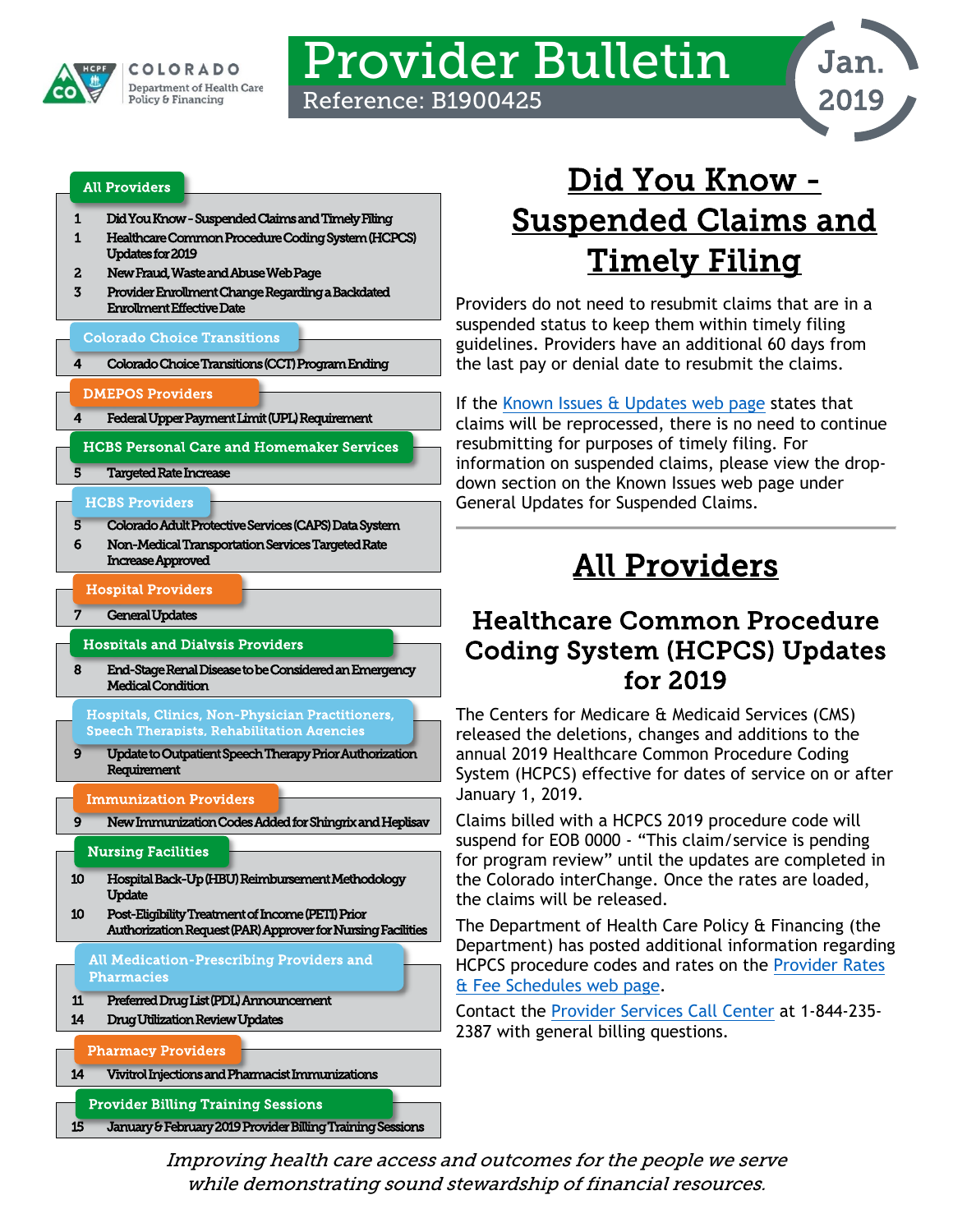### New Fraud, Waste and Abuse Web Page

<span id="page-1-0"></span>The Department has launched the new [Fraud, Waste and Abuse web page.](https://www.colorado.gov/pacific/hcpf/fraud-waste-and-abuse) The Department's mission is to work with providers and state agency partners to improve the integrity of its programs. The new web page provides a clear message of the Department's commitment to preventing, identifying, and combating fraud, waste, and abuse for Health First Colorado (Colorado's Medicaid Program).

New content has been added, including a [Provider Self-Disclosure](https://www.colorado.gov/hcpf/Provider-Self-Disclosure) and [Provider Self-Audit web page.](https://www.colorado.gov/hcpf/Protocol-for-Self-Audit) These pages are designed to encourage providers to conduct self-audits and to disclose any overpayments.

A [Provider Termination web page](https://www.colorado.gov/hcpf/Provider-Termination) has also been included, where the most current list of providers who have been terminated for cause can be found.

### **Provider Self-Audits**

Providers are encouraged to be pragmatic and proactive. Self-audits focus on assessing, correcting, and maintaining controls to promote compliance with applicable laws, rules, and regulations. Not only can self-audits clear up coding and billing issues before the Department takes notice, but these audits can also help sort out any lost revenue issues a practice might be experiencing. No matter which method is chosen, every practice should have a self-audit schedule that includes deadlines for each audit and lists parties responsible for the audits. Enrolled providers are encouraged to use



self-audits to capture any improper payments that would otherwise initiate external audits and investigations. Self-audits are tailored to the provider's needs and should be conducted regularly to ensure proper billing and remedy any issues of non-compliance in a timely manner.

Coding and billing managers should stay informed of any changes to practices or procedures. All employees involved in coding and billing should look for "red flags" that could indicate potential problems or compliance issues. Designated providers are encouraged to appoint a compliance manager to investigate reports of red flags.

Self-audits can help:

- Reduce fraud and improper payments
- Reduce incorrect coding
- Improve patient care
- Lower the chances of an external audit
- Create a robust culture of compliance

### **Common Audit Findings**

- Non-covered Services
- Non-verified (Undocumented) Services
- Duplicate Services
- Upcoding/Under coding
- Misuse of Modifiers
- Unbundling
- Inappropriate Level of Care
- Suspended License/Certification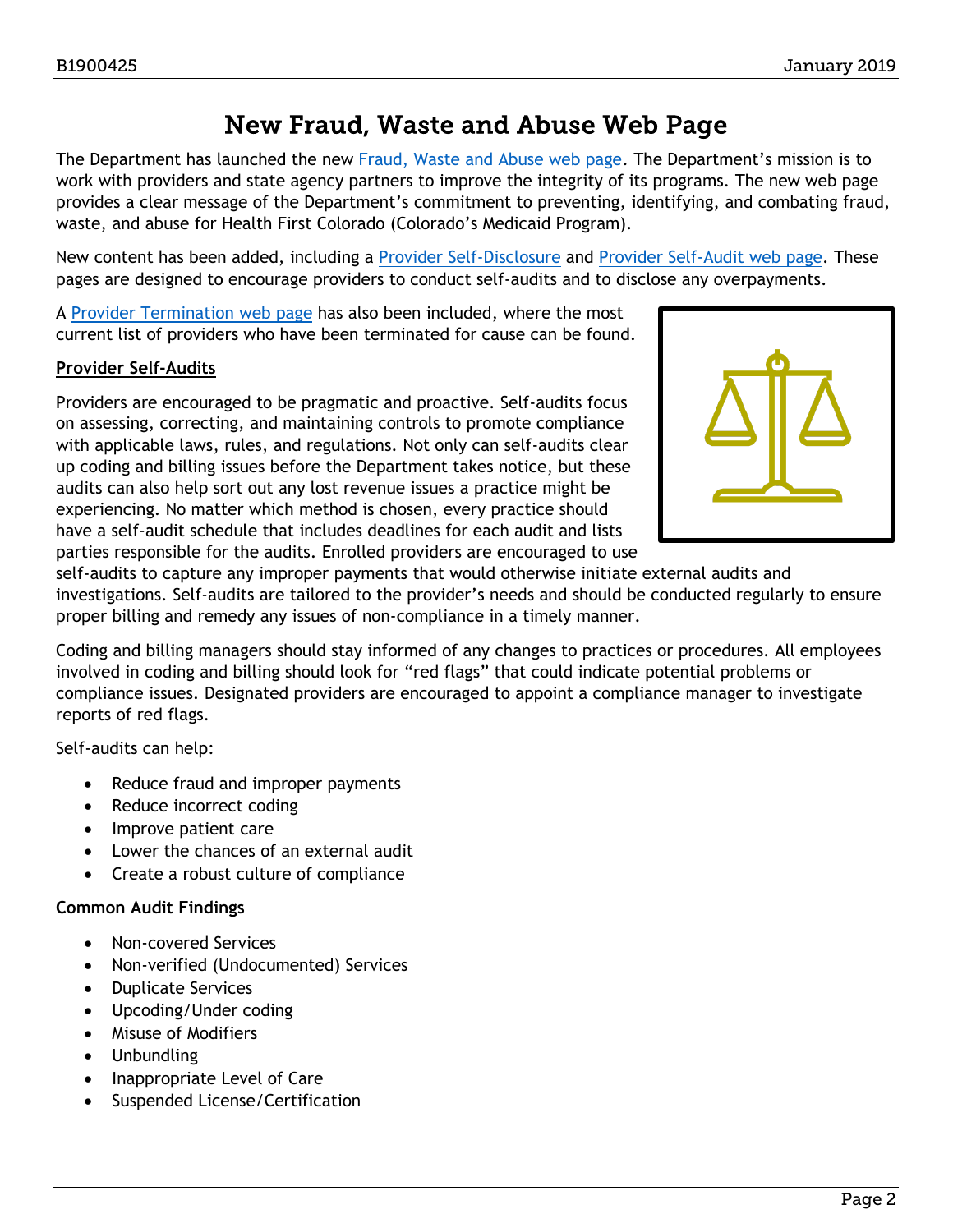### **Provider Self-Disclosure**

Self-disclosing demonstrates an organization's commitment to compliance. Section 1128J(d) of the Social Security Act requires providers to report and return overpayments to the Department within 60 days from the date the overpayment is identified. Therefore, providers have a responsibility to continuously monitor billing practices to ensure claims filed are accurate and truthful. Sometimes medical providers may not intentionally file erroneous claims, but claims filed may not accurately reflect the services provided. By forming a partnership with providers through self-disclosure, the Department's overall efforts to eliminate fraud, waste and abuse will be enhanced while simultaneously offering providers a mechanism or method to reduce legal and financial exposure.

Issues appropriate for disclosure may include but not be limited to:

- Systematic errors
- Potential violation of fraud or abuse laws
- Patterns or trends of repeated program violations or routine errors
- Nature of the noncompliant event

The [Fraud, Waste and Abuse web page](https://www.colorado.gov/pacific/hcpf/fraud-waste-and-abuse) offers information to encourage providers to be active participants in ensuring the financial integrity of healthcare programs.

### <span id="page-2-0"></span>Provider Enrollment Change Regarding a Backdated Enrollment Effective Date

Effective December 5, 2018, a change to the Provider Enrollment Portal allows providers of any enrollment or provider type to request an enrollment effective date prior to the approval date, and up to 365 days prior to the current date. If the provider does not specify an enrollment date, the enrollment effective date will be the application final approval date. All requests are subject to approval.

In most cases, a provider's enrollment can be backdated 365 days from the date of enrollment approval if the provider was licensed continuously through those dates and meets all other enrollment criteria. Backdating enrollment is not a guarantee of prior authorization backdate or claim payment.



**This change applies only to providers starting a new enrollment application and providers resuming an application that is still in process**. For providers who are already enrolled and approved, a [Backdate Enrollment Form](https://www.colorado.gov/pacific/sites/default/files/Backdate%20Enrollment%20Form.pdf) must be completed and mailed to DXC Technology (DXC) to change the current effective date. If the effective date desired is beyond 365 days, a Backdate Enrollment [Form](https://www.colorado.gov/pacific/sites/default/files/Backdate%20Enrollment%20Form.pdf) must be completed and mailed to DXC, and will require state approval.

Providers should refer to the Backdating a New Enrollment Application Provider [Enrollment Portal Quick Guide](https://www.colorado.gov/pacific/sites/default/files/Backdating%20a%20New%20Enrollment%20Application%20Provider%20Enrollment%20Quick%20Guide.pdf) for instructions on entering a backdate on their enrollment application.

If the enrollment and backdate request are approved, the provider will receive a welcome letter which will contain the provider's effective date.

For more information, contact the [Provider Services Call Center](https://www.colorado.gov/pacific/sites/default/files/Provider%20Call%20Center%20Cheat%20Sheet.pdf) at 1-844-235-2387.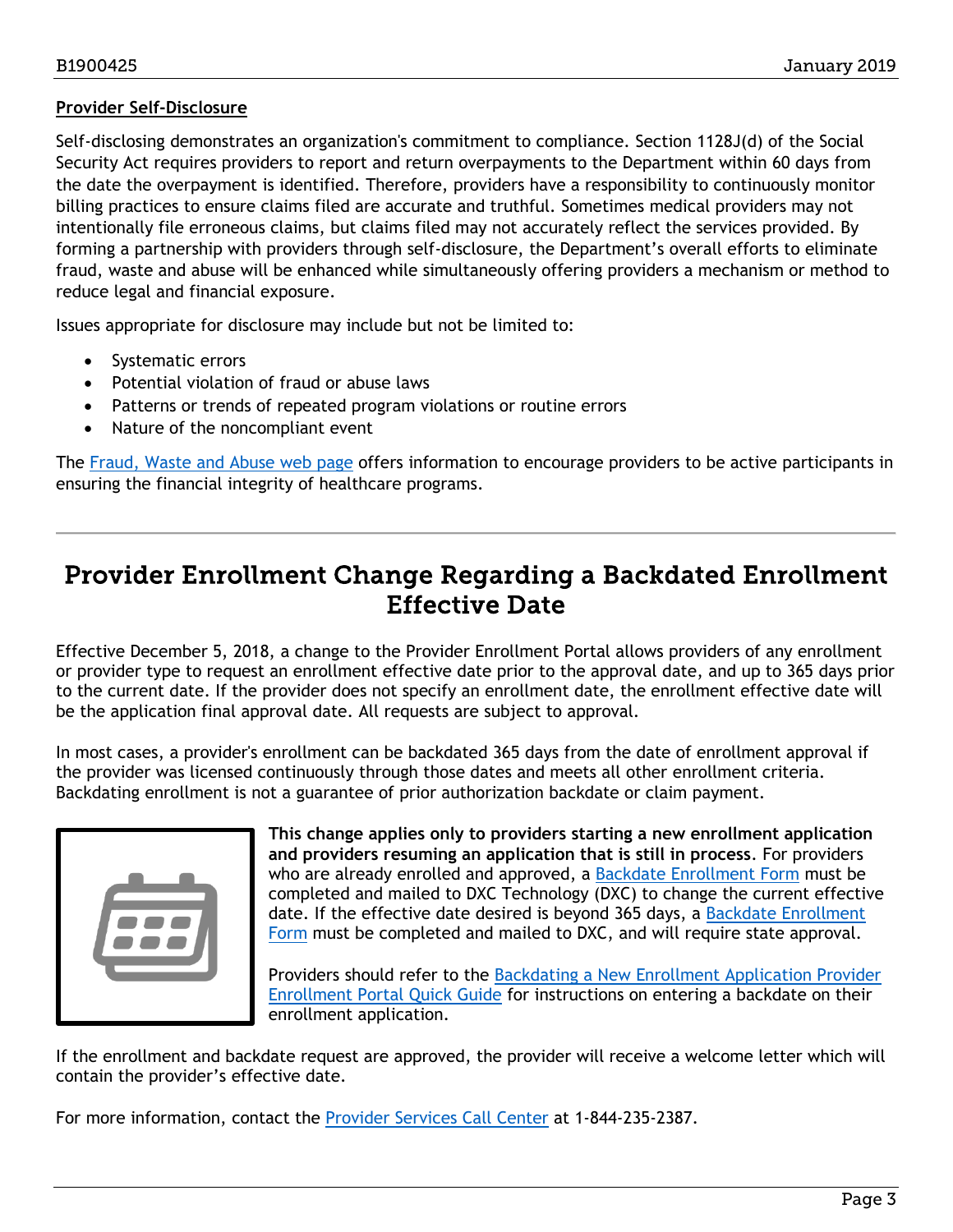# Colorado Choice Transitions

### <span id="page-3-3"></span>Colorado Choice Transitions (CCT) Program Ending

<span id="page-3-0"></span>The last day for the CCT program to transition individuals into the community will be December 31, 2018. Ancillary services, such as Home Delivered Meals, Peer Mentorship, Independent Living Skills Training and other CCT services will continue for these members for the following year and end completely December 31, 2019.

Effective January 1, 2019, eligible individuals will have the ability to transition into the community using a combination of qualified waiver services and Targeted Case Management.

Transition services will be done through a waiver until the Targeted Case Management function is implemented. There will be training on the enrollment details starting in January, 2019.

Contact Derek (Dom) Martin at [Derek.Martin@state.co.us](mailto:Derek.Martin@state.co.us) for questions regarding the CCT program.

# <span id="page-3-2"></span>Durable Medical Equipment, Prosthetic, Orthotic and Supply (DMEPOS) Providers

### Federal Upper Payment Limit (UPL) Requirement

<span id="page-3-1"></span>Effective January 1, 2018, the Department is required to comply with the [Consolidated Appropriations Act of](https://www.congress.gov/bill/114th-congress/house-bill/2029/text?q=%7B%22search%22%3A%5B%22public+law+114-113%22%5D%7D&r=1)  [2016](https://www.congress.gov/bill/114th-congress/house-bill/2029/text?q=%7B%22search%22%3A%5B%22public+law+114-113%22%5D%7D&r=1) (Section 503) and the 21st Century Cures Act (Section 5002); which limits federal Medicaid reimbursement to states for DME to Medicare payment rates.

About the UPL:

- 1. Durable medical equipment that was not billed and paid by both Medicare and Health First Colorado during the prior calendar year is not included.
- 2. Orthotics, prosthetics and disposable supply codes are not included.
- 3. Medicare's competitive bid codes may be subject to the UPL if not excluded under points one and two. Oxygen, Continuous Positive Airway Pressure (CPAP), Bilevel Positive Airway Pressure (BIPAP) and ventilators are some of the items included.

The Department received the paid DME Medicare code list subject to the 2019 UPL in December 2018. The list was generated, per CMS request, by Medicare's Pricing, Data Analysis and Coding (PDAC) contractor, Noridian Healthcare Solutions, and included Medicare utilization information for the codes that fell under the scope of the UPL. The Department reviewed data regarding utilization for those same codes and compared the lists to determine the codes to which Colorado's 2019 UPL is subjected.

Contact January Montano at [January.Montano@state.co.us](mailto:January.Montano@state.co.us?subject=Durable%20Medical%20Equipment%20Upper%20Payment%20Limit%202019) with any questions.

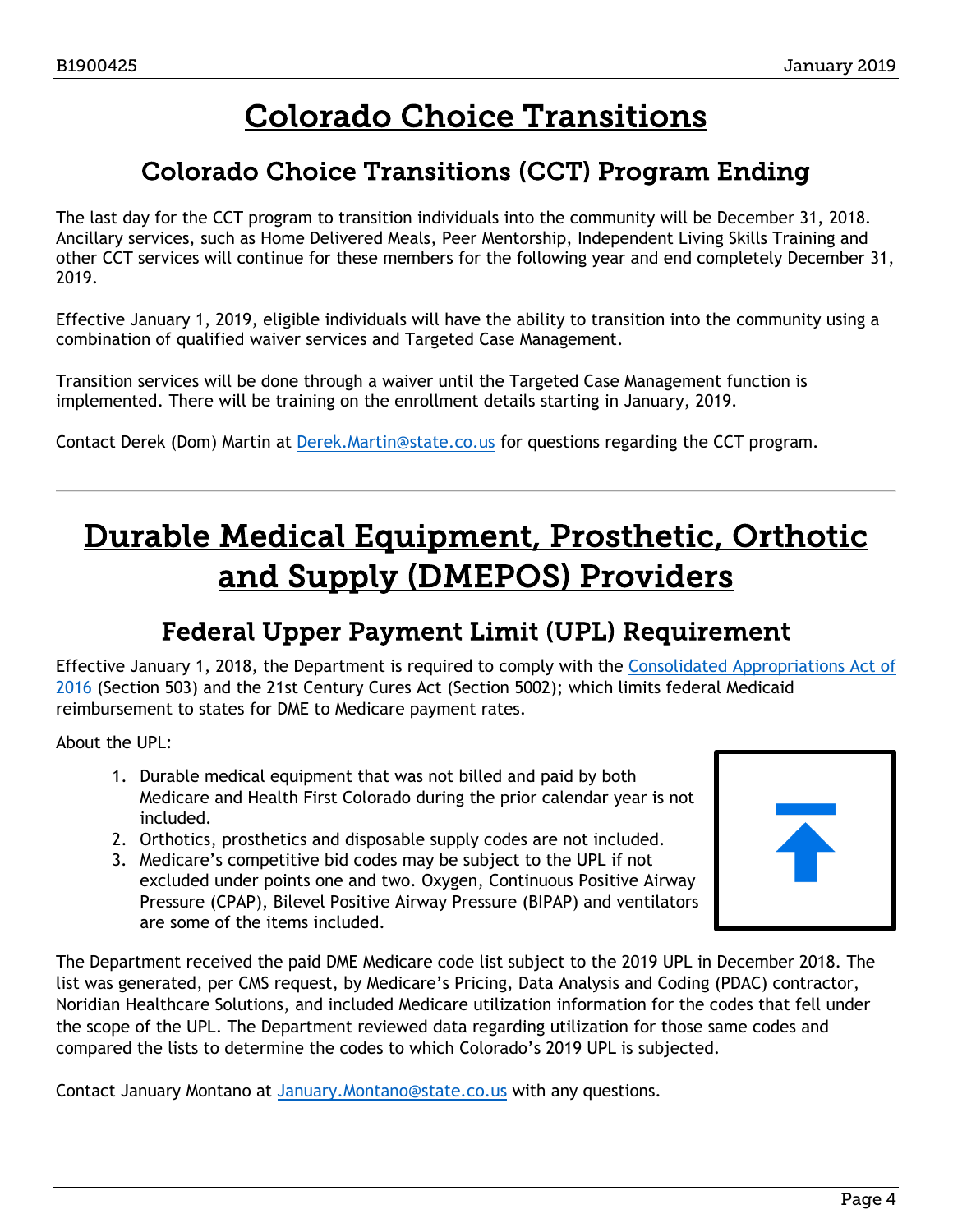# <span id="page-4-3"></span>Home and Community-Based Services (HCBS) Personal Care and Homemaker Services

### Targeted Rate Increase

<span id="page-4-0"></span>The targeted provider rate increase for Personal Care and Homemaker agency based and consumer directed attendant support services for the following waivers has been approved by legislature:

- Elderly, Blind and Disabled (EBD)
- Community Mental Health Supports (CMHS)
- Brain Injury (BI)
- Spinal Cord Injury (SCI)



The approved targeted rate increase is 5.25% and the new rate effective January 1, 2019, is \$4.61. The fee schedules located on the Provider Rates  $\alpha$  Fee Schedule [web page](https://www.colorado.gov/hcpf/provider-rates-fee-schedule) have been updated to reflect the approved 5.25% increase.

Detailed information about the annual rate updates has been published in past provider bulletins as well as on the Provider Rates & Fee Schedule web page. The Department will continue to publish updates in those locations when approval is received for additional HCBS increases, rates have been loaded, and mass adjustments have occurred.

**"Lower of" Pricing Logic for Rate Increases** 

If the Department implements rate increases, claims that were already billed with and paid at a rate lower than the new rate cannot be adjusted for the higher rate. The Department will always use the "lower of" pricing logic. Providers are advised to bill their usual and customary charges. Not all codes are listed on the Health First Colorado Fee Schedule, so providers are advised to check all fee schedules which apply to their billing practices. If a code is not listed on the Health First Colorado Fee Schedule, it may be listed on a benefit-specific fee schedule.

Contact the [Provider Services Call Center](https://www.colorado.gov/pacific/sites/default/files/Provider%20Call%20Center%20Cheat%20Sheet.pdf) at 1-844-235-2387 with questions.

# <span id="page-4-1"></span>Home and Community-Based Services (HCBS) Providers

### Colorado Adult Protective Services (CAPS) Data System

<span id="page-4-2"></span>Beginning January 1, 2019, licensed agencies that provide direct care services to at-risk adults will be required to request a check of the Colorado Adult Protective Services (APS) data system, called CAPS. The purpose is to determine whether an applicant with your agency has been substantiated of causing physical abuse, sexual abuse, caretaker neglect or exploitation of an at-risk adult in an APS investigation. The required CAPS checks will be conducted by the CAPS Check Unit.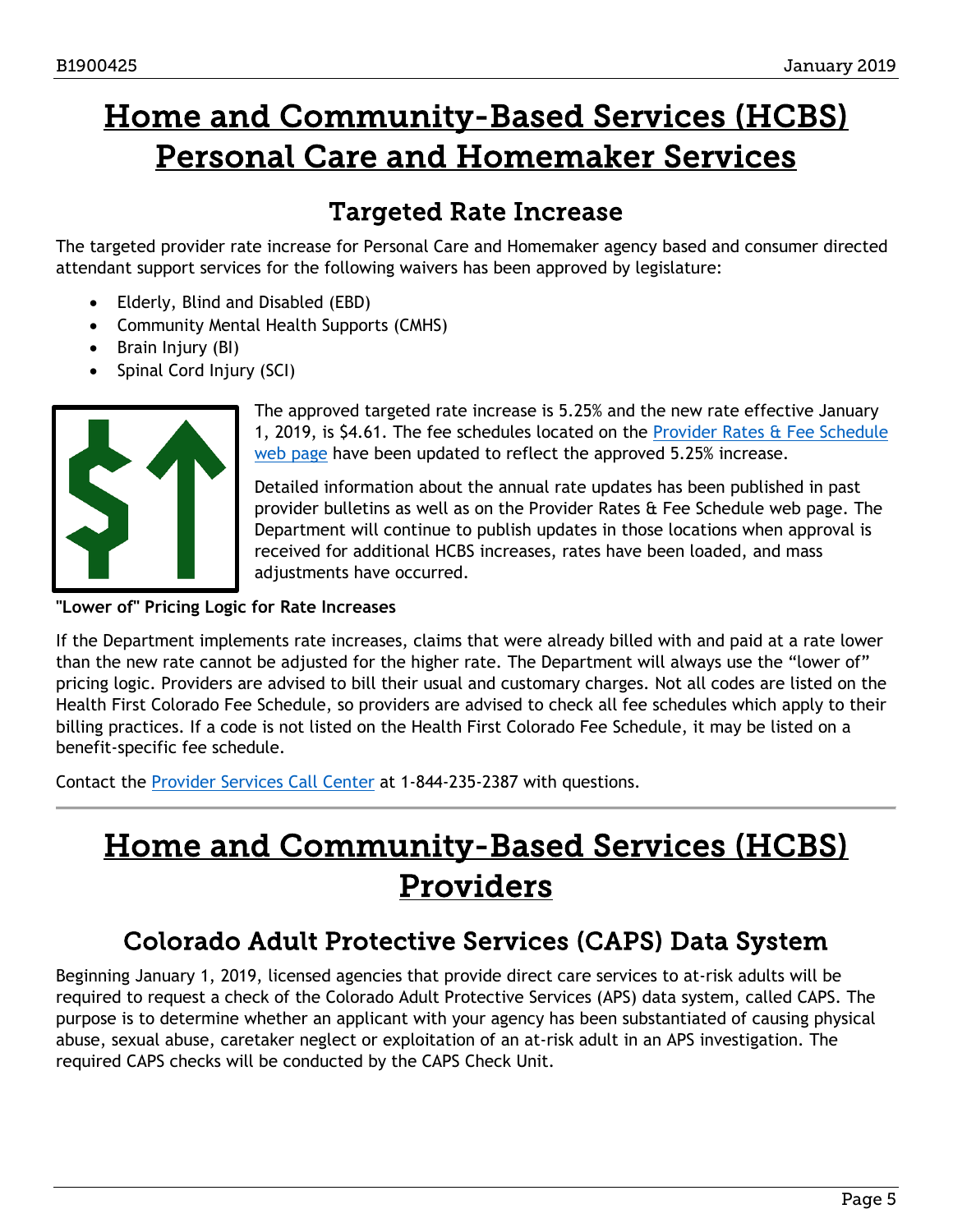Each agency named in the statute is required to request CAPS checks. This includes:

- Community-Centered Boards (CCBs)
- Single-Entry Points (SEPs)
- Program-Approved Service Agencies (PASAs)

These agencies **must** register with the CAPS Check Unit (CCU) prior to requesting a CAPS check on potential new employees. Registration opened on November 30, 2018, to ensure all agencies could register prior to the start of the CAPS checks. Visit the [CCU website](https://www.colorado.gov/ccu) for detailed information about the CAPS check requirements and to register with the CCU.

Contact cdhs ccu@state.co.us with questions relating to the CAPS check process.



### <span id="page-5-0"></span>Non-Medical Transportation Services Targeted Rate Increase Approved

The targeted provider rate increase for Non-Medical Transportation for the following waivers has been approved by CMS:

- Elderly, Blind and Disabled (EBD)
- Community Mental Health Supports (CMHS)
- Brain Injury (BI)
- Spinal Cord Injury (SCI)
- Developmental Disabilities (DD)
- Supported Living Services (SLS)

The approved targeted rate increase is 6.61% and the new rate is effective January 1, 2019. The fee schedules located on the [Provider Rates & Fee Schedule web page](https://www.colorado.gov/hcpf/provider-rates-fee-schedule) have been updated to reflect the approved 6.61% targeted rate increase.

Detailed information about the annual rate updates has been published in past provider bulletins as well as on the Provider Rates & Fee Schedule web page. The Department will continue to publish updates in those locations when CMS approval is received for additional Home and Community-Based Services targeted rate increases, rates have been loaded, and mass adjustments have occurred.

### **"Lower of" Pricing Logic for Rate Increases**

If the Department implements rate increases, claims that were already billed with and paid at a rate lower than the new rate cannot be adjusted for the higher rate. The Department will always use the "lower of" pricing logic. Providers are advised to bill their usual and customary charges. Not all codes are listed on the Health First Colorado Fee Schedule, so providers are advised to check all fee schedules which apply to their billing practices. If a code is not listed on the Health First Colorado Fee Schedule, it may be listed on a benefit-specific fee schedule.

Contact the [Provider Services Call Center](https://www.colorado.gov/pacific/sites/default/files/Provider%20Call%20Center%20Cheat%20Sheet.pdf) at 1-844-235-2387 with questions.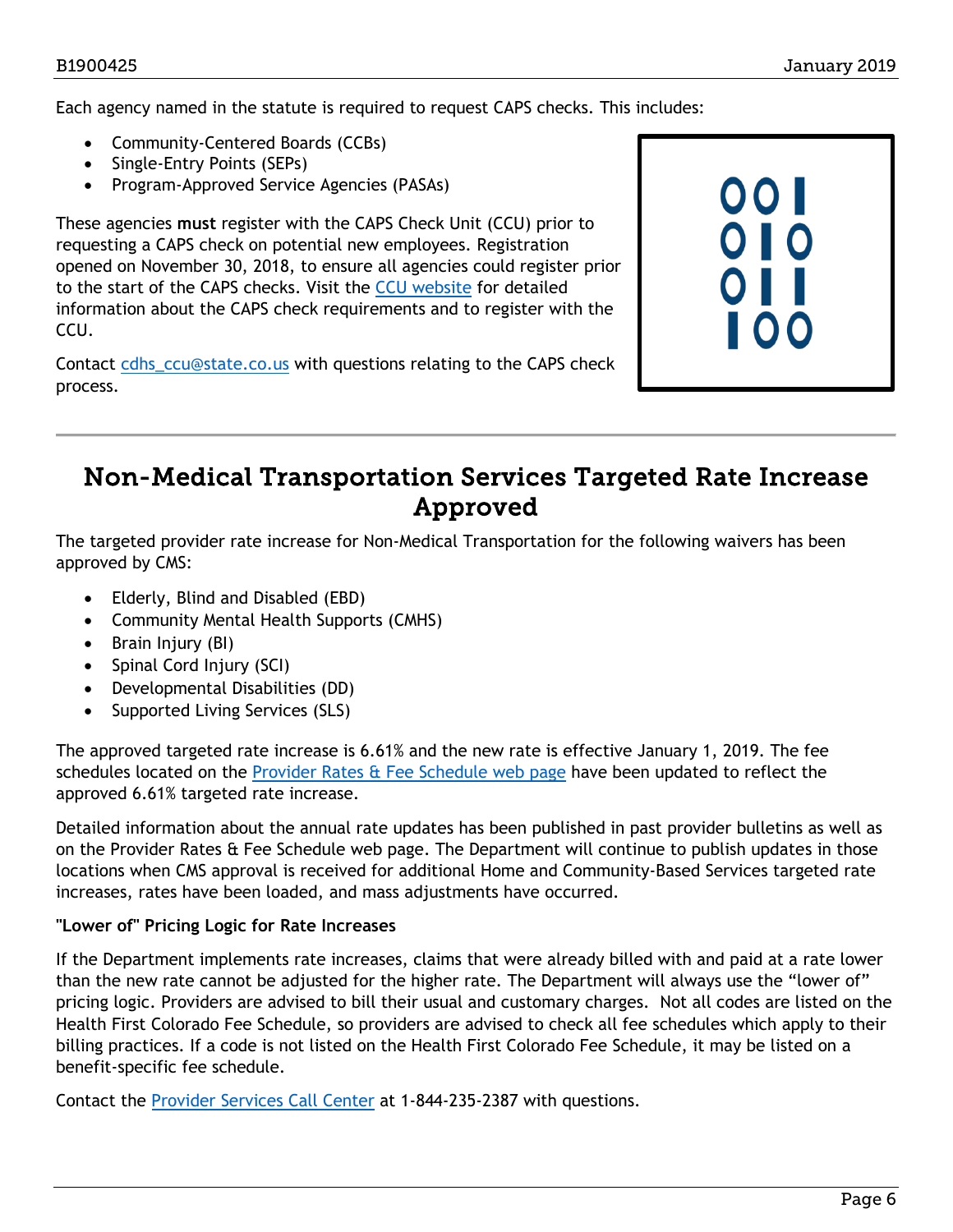# Hospital Providers

## General Updates

### <span id="page-6-1"></span><span id="page-6-0"></span>**Inpatient Hospitals**

### **Update on Managed Care Entity (MCE) Utilization for Graduate Medical Education (GME) Payments to Teaching Hospitals**

In the [November 2018 Provider Bulletin \(B1800423\),](https://www.colorado.gov/pacific/sites/default/files/Bulletin_1118_B1800423.pdf) the Department notified hospitals that it was considering amending the rules governing reimbursement for GME. The Department's proposed rule would have incorporated GME payments into managed care capitation payments. However, under C.R.S. §25.5-5- 402(5), "GME funding for recipients enrolled in an MCE shall be excluded from the premiums paid to the MCE



and shall be paid directly to the teaching hospital." The rule, if put into effect, would have been in direct conflict with state statute. It was therefore removed from consideration for presentation to the Medical Services Board.

Should the Department wish to incorporate GME funding into the premiums paid for recipients enrolled in an MCE, the statute must first be amended to eliminate the conflict.

Effective immediately, MCE utilization reports delivered to the Department on a quarterly basis should be resumed starting with the Q3-2018 report until C.R.S. §25.5-5-402(5) can be amended. Additionally, the Department will be reaching out to MCEs individually to notify them to resume normal reporting processes as detailed in their contracts.

### **Fiscal Year (FY) 2018-19 Inpatient Hospital Base Rates Update**

The Department has not yet received approval from CMS on the FY2018-19 Inpatient Hospital Base Rate State Plan Amendment. The Department will mass adjust all claims with "serve to" dates of July 1, 2018, or later when CMS approval is received.

Contact Diana Lambe at [Diana.Lambe@state.co.us](mailto:diana.lambe@state.co.us) with any questions.

### **Inpatient Hospital Per Diem Rate Group**

### **Web Page**

A new web page has been created to house the Inpatient Per Diem Rates. Please take a moment to visit [Inpatient Hospital Per Diem Reimbursement Group web page.](https://www.colorado.gov/pacific/hcpf/inpatient-hospital-diem-reimbursement-group)

There are no meetings currently scheduled. Past meeting materials are available on the Hospital [Stakeholder Engagement Meeting's web page.](https://www.colorado.gov/pacific/hcpf/hospital-stakeholder-engagement-meetings)

### **Outpatient Hospitals**

### **Bi-Monthly Enhanced Ambulatory Patient Group (EAPG) Meetings**

The bi-monthly EAPG meetings have merged into the Hospital Stakeholder Engagement Meetings. Please review the [Hospital Stakeholder Engagement Meeting's web page](https://www.colorado.gov/pacific/hcpf/hospital-stakeholder-engagement-meetings) for upcoming meeting dates. For 2018 EAPG Meeting materials please visit the [Outpatient Hospital Payment web page.](https://www.colorado.gov/pacific/hcpf/outpatient-hospital-payment)

### **EAPG Grouper Module Update**

3M released a General Availability update of the EAPG module as of December 27, 2018. This release contains updates allowing the EAPG module to recognize January 1, 2019, updates to the CPT/HCPCS code set. The Department will update its system to utilize this new EAPG module in early January.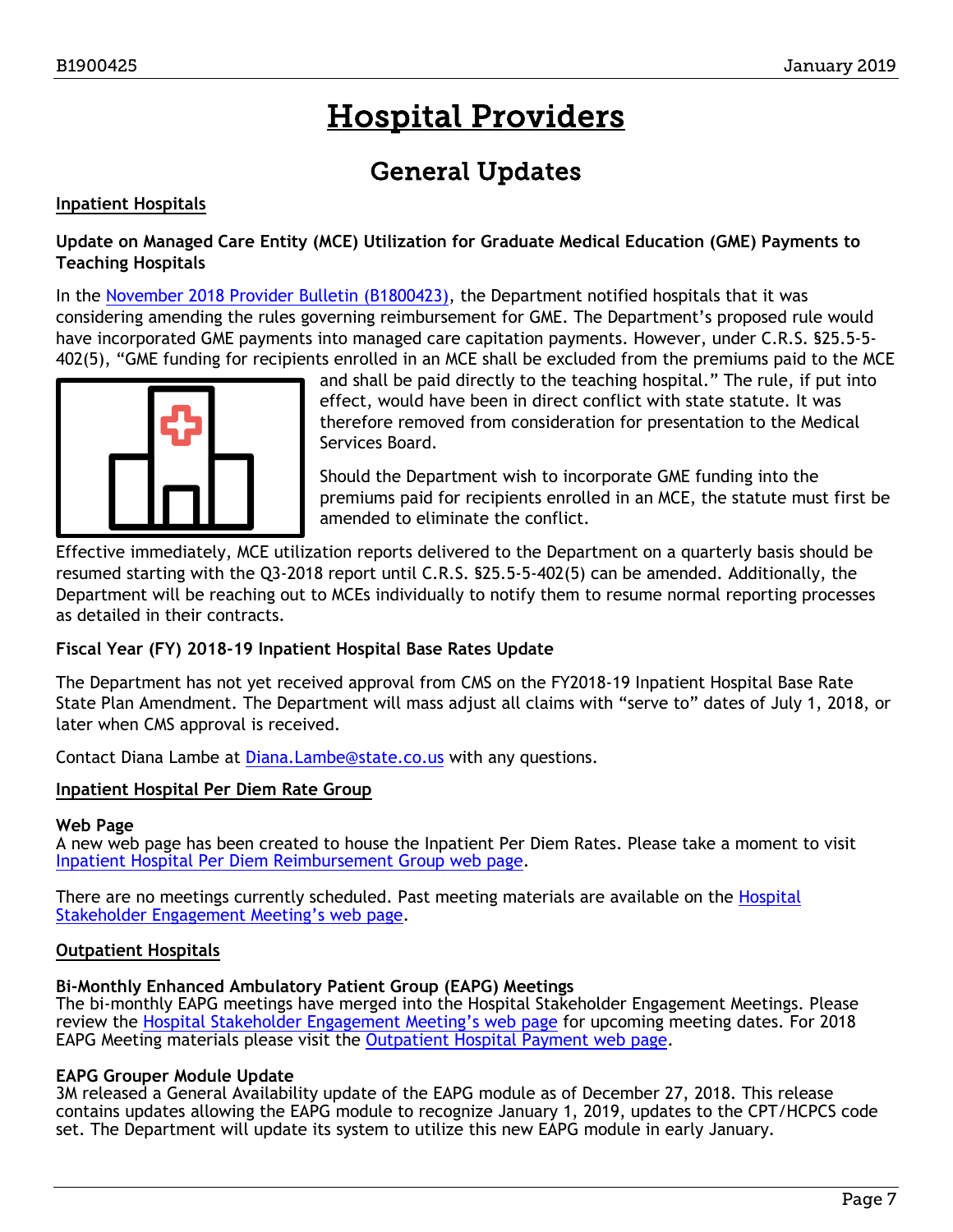Contact Andrew Abalos at [Andrew.Abalos@state.co.us](mailto:Andrew.Abalos@state.co.us) or 303-866-2130 with any questions regarding EAPG rates or the EAPG methodology in general.

### **All Hospital Providers**

### **Bi-Monthly Hospital Stakeholder Engagement Meetings**

The Department will continue to host bi-monthly Hospital Engagement meetings to discuss current issues regarding payment reform and operational processing. The next meeting is scheduled for Friday, January 11, 2019, 12:30 p.m. - 4:00 p.m. at 303 E 17th Ave, Denver, Conference Room 7B &



7C. Calendar Year 2019 is currently posted.

[Sign up to receive the Hospital Stakeholder Engagement Meeting newsletters.](https://visitor.r20.constantcontact.com/manage/optin?v=001HfxrbpGNWZ0lZnPp6t3PG2s9XPNl8ZvgFdjsKvSnhIy8z9JmHyp6DeoLJ3saT6x0SeqRR1ub149uoXxe1ok4jTzfMSQ0BN7S5vcLiRO7gdY%3D)

[Visit the Hospital Engagement Meeting Website for more details, meeting](https://www.colorado.gov/pacific/hcpf/hospital-stakeholder-engagement-meetings)  [schedules and past meeting materials.](https://www.colorado.gov/pacific/hcpf/hospital-stakeholder-engagement-meetings)

Contact Elizabeth Quaife at [Elizabeth.Quaife@state.co.us](mailto:Elizabeth.Quaife@state.co.us) with any questions and/or topics to be discussed at future meetings. Advance notice will provide the Rates team time to bring additional Department personnel to the meetings to address different concerns.

### **All Physician-Administered Drug Providers**

#### **Quarter 1 Rate Updates 2019**

The Department has updated the Physician-Administered Drug rates for the first quarter of 2019. The new rates have a begin date of January 1, 2019. The new rates are posted to the [PAD Fee Schedule web page.](https://www.colorado.gov/pacific/hcpf/provider-rates-fee-schedule)

# Hospitals and Dialysis Providers

### <span id="page-7-1"></span><span id="page-7-0"></span>End-Stage Renal Disease to be Considered an Emergency Medical Condition

Effective February 1, 2019, the Department will consider End-Stage Renal Disease to be an Emergency Medical Condition. This policy change affects recipients of Emergency Medicaid. Emergency Medicaid covers emergency-only medical treatment for anyone who does not meet the citizenship requirement of Health First Colorado, but meets all other eligibility criteria.

Coverage under this policy is limited to care and services necessary in the treatment of End-Stage Renal Disease, including dialysis treatment at independent free-standing dialysis centers.

Organ transplants and home dialysis are not covered for recipients of Emergency Medicaid.

To indicate an emergency when billing:

- CMS-1500/835P: Use field 24C (EMG)
- UB-04/837I: Indicate Admission Type 1 (Emergency) or 5 (Trauma)

Contact Jess Pekala at [Jessica.Pekala@state.co.us](mailto:Jessica.Pekala@state.co.us) for policy questions.

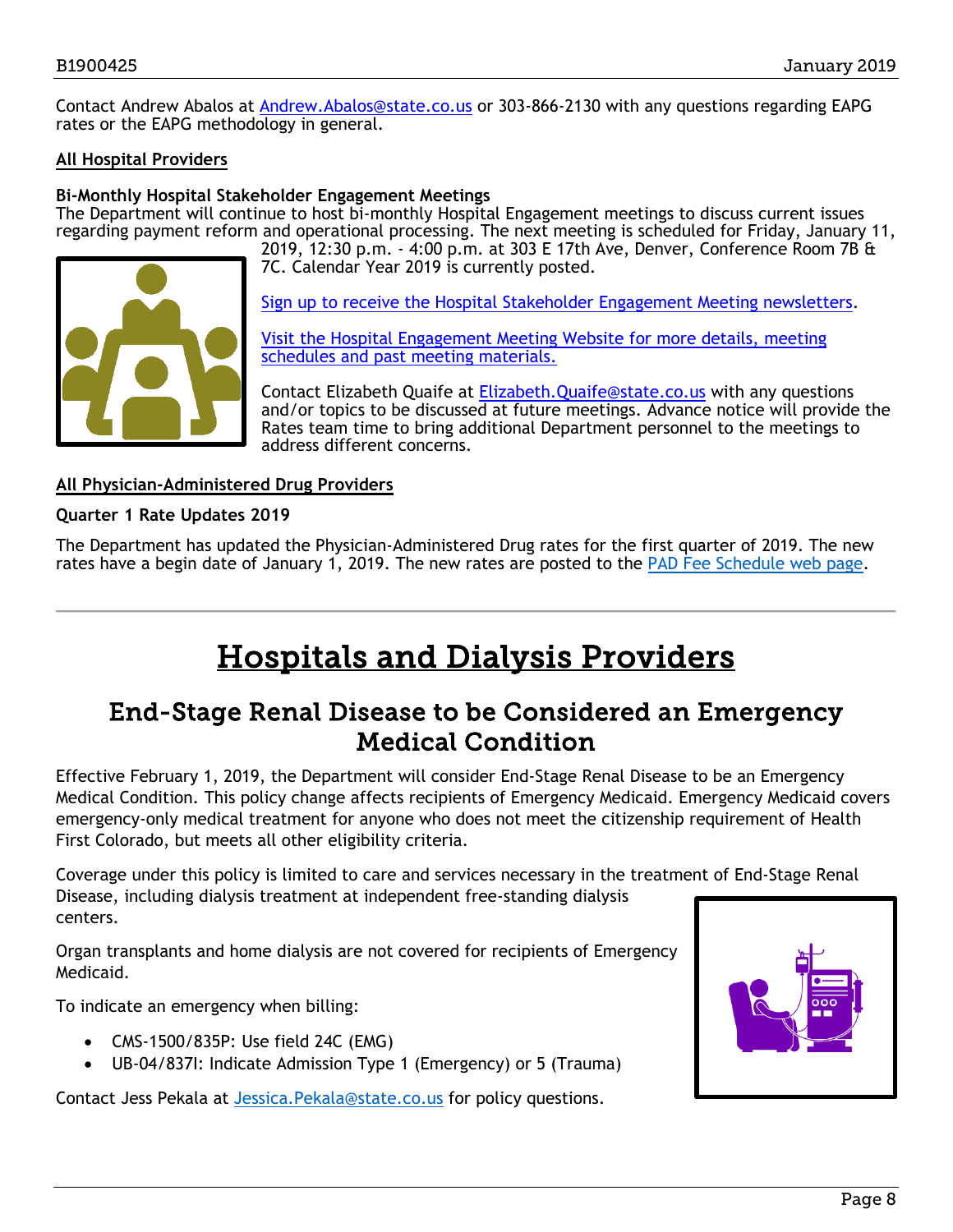# <span id="page-8-2"></span>Hospitals, Clinics, Non-Physician Practitioners, Speech Therapists, Rehabilitation Agencies

### <span id="page-8-0"></span>Update to Outpatient Speech Therapy Prior Authorization Requirement

The Department is delaying implementation of the Prior Authorization requirement for the Outpatient Speech Therapy Benefit until April 2019.



Beginning **April 1, 2019**, the Outpatient Speech Therapy Benefit will require a Prior Authorization Request (PAR). Providers may begin early submission of PARs starting **February 1, 2019,** via eQSuite®, the PAR portal.

Claims submitted for dates of service on or after April 1, 2019, will be denied unless there is an approved PAR on file for the services being billed. Evaluation services will not require a PAR. A list of billing codes which require a PAR will be published in the Outpatient Speech Therapy Billing and Policy Manual, and changes will be reflected in the Fee Schedule.

This change is being made to enforce the policy requirements of the benefit to ensure members receive medically necessary care. **There are no benefit** 

**coverage changes associated with this policy.**

The Prior Authorization vendor, eQHealth Solutions, will be reviewing the PARs via the online PAR portal, eQSuite®. For information about getting access to the PAR Portal and available training opportunities, please visit the [ColoradoPAR website.](http://www.coloradopar.com/) 

Contact [hcpf\\_UM@hcpf.state.co.us](mailto:hcpf_UM@hcpf.state.co.us) with additional questions about the PAR process not available on the ColoradoPAR website.

Policy and program questions can be sent to Alex Weichselbaum at [Alex.Weichselbaum@](mailto:Alex.Weichselbaum@%20state.co.us) state.co.us.

<span id="page-8-3"></span>Further guidance is available on the [Outpatient Speech Therapy Benefit web page.](https://www.colorado.gov/pacific/hcpf/outpatient-speech-therapy-benefit-0)

# Immunization Providers

### <span id="page-8-1"></span>New Immunization Codes Added for Shingrix and Heplisav

Two new immunization CPT codes, 90750 and 90739, have been added to the Colorado interChange.

Shingrix was recommended by the Advisory Committee on Immunization Practices (ACIP) in January 2018. ACIP recommended Heplisav in February 2018. Medicaid immunization policy dictates that all ACIPrecommended vaccines are covered for all members.

Because of ACIP's recommended age ranges for these products (18 and over for Heplisav and 50 and over for Shingrix), they are not included in the Vaccines for Children (VFC) program, a federal/state partnership program that supplies providers with vaccines for administering to individuals aged 18 and under.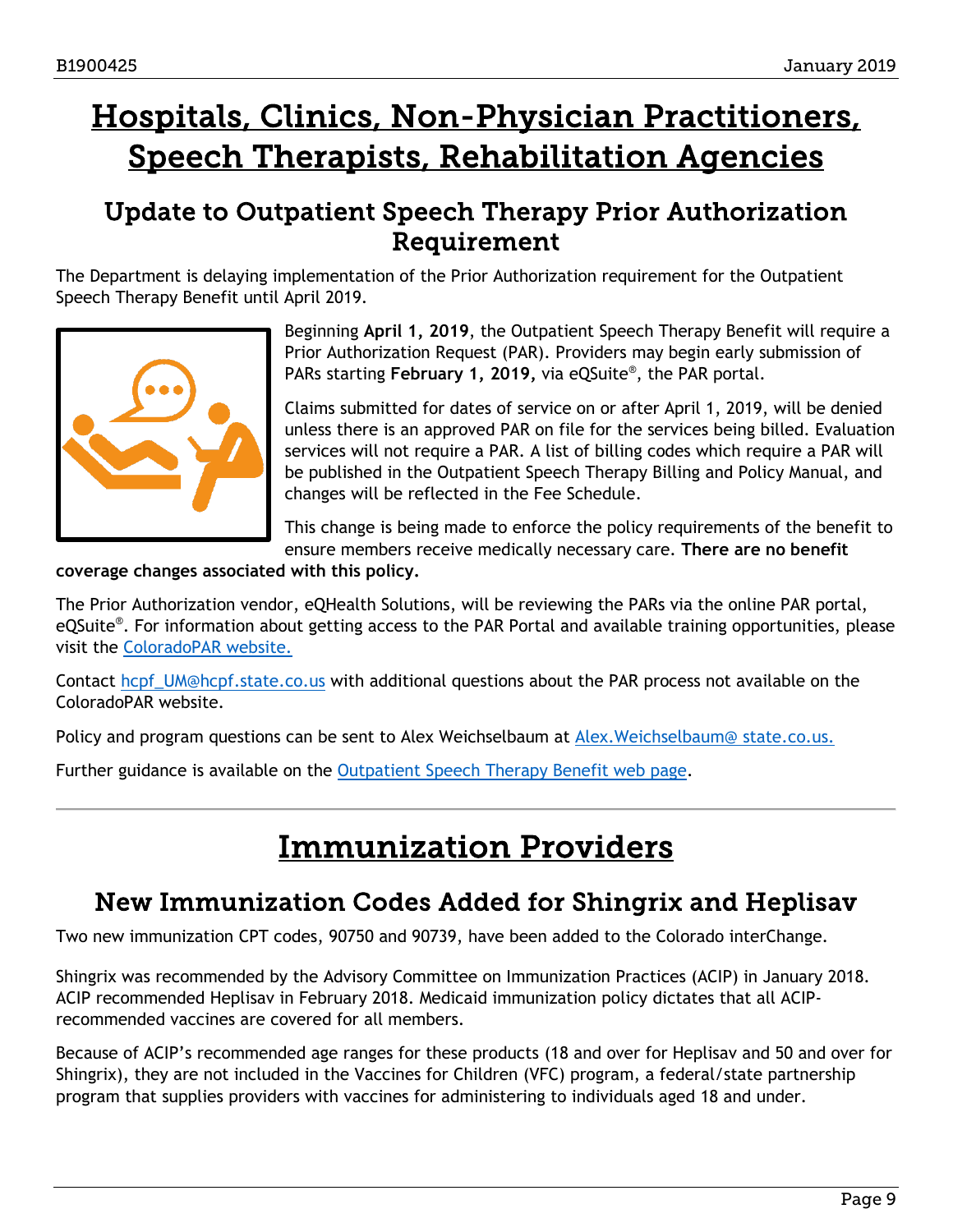Both codes have effective dates of January 1, 2018, in the Colorado interChange. Providers who billed these codes after January 1, 2018, but before they were loaded into the Colorado interChange have received payment adjustments to retroactively reimburse submitted claims.

Refer to the [Immunization Benefit Billing Manual](https://www.colorado.gov/pacific/sites/default/files/CMS1500_Immunization_Billing_Manual%20v1_5.pdf) for more information about how to submit claims for these and other immunization codes.

Contact the [Provider Services Call Center](https://www.colorado.gov/pacific/sites/default/files/Provider%20Call%20Center%20Cheat%20Sheet.pdf) at 1-844-235-2387 with any questions about billing these codes.



# Nursing Facilities

### <span id="page-9-2"></span><span id="page-9-0"></span>Hospital Back-Up (HBU) Reimbursement Methodology Update

The reimbursement methodology for the HBU program is being updated to mirror Medicare Part A's skilled nursing facility reimbursement methodology utilizing the Minimum Data Set (MDS) and Resource Utilization Groups (RUG). The new payment methodology becomes effective January 1, 2019. The HBU program is a skilled nursing facility-based program for patients who qualify and have critical care needs. For more information about the HBU program and the updated reimbursement methodology, visit the [Nursing](https://www.colorado.gov/pacific/hcpf/nursing-facilities) [Facilities web page.](https://www.colorado.gov/pacific/hcpf/nursing-facilities)

Contact Heleena Hufnagel at [Heleena.Hufnagel@state.co.us](mailto:Heleena.Hufnagel@state.co.us) for policy-related questions. Contact Trevor Abeyta at Trevor. Abeyta@state.co.us with any questions regarding the updated reimbursement methodology.

### <span id="page-9-1"></span>Post-Eligibility Treatment of Income (PETI) Prior Authorization Request (PAR) Approver for Nursing Facilities

In July 2018, the Department awarded the [Long-Term Care Utilization Management Services Program](https://www.colorado.gov/pacific/sites/default/files/Bulletin_1118_B1800423.pdf)  [contract to Telligen,](https://www.colorado.gov/pacific/sites/default/files/Bulletin_1118_B1800423.pdf) a third-party contractor that is a CMS-certified quality improvement organization for Colorado.

Telligen has begun reviewing PETI and incurred medical expense (IME) PAR submissions over the \$400 limit, providing quarterly data reports to the Department, and tracing PETI program services for nursing facilities and members.

### **What stays the same?**

- **All requests below or above 400 will continue to be submitted through the Provider Web Portal.**
- The Department will continue to review PETI-IME PAR submissions under \$400.

Patricia Arellano [\(Patricia.Arellano@state.co.us\)](mailto:Patricia.Arellano@state.co.us) will continue to be the Department contact for all PETI questions.

### **What does this mean for nursing facilities?**

• Nursing facilities will be responsible for submitting services in a timely manner.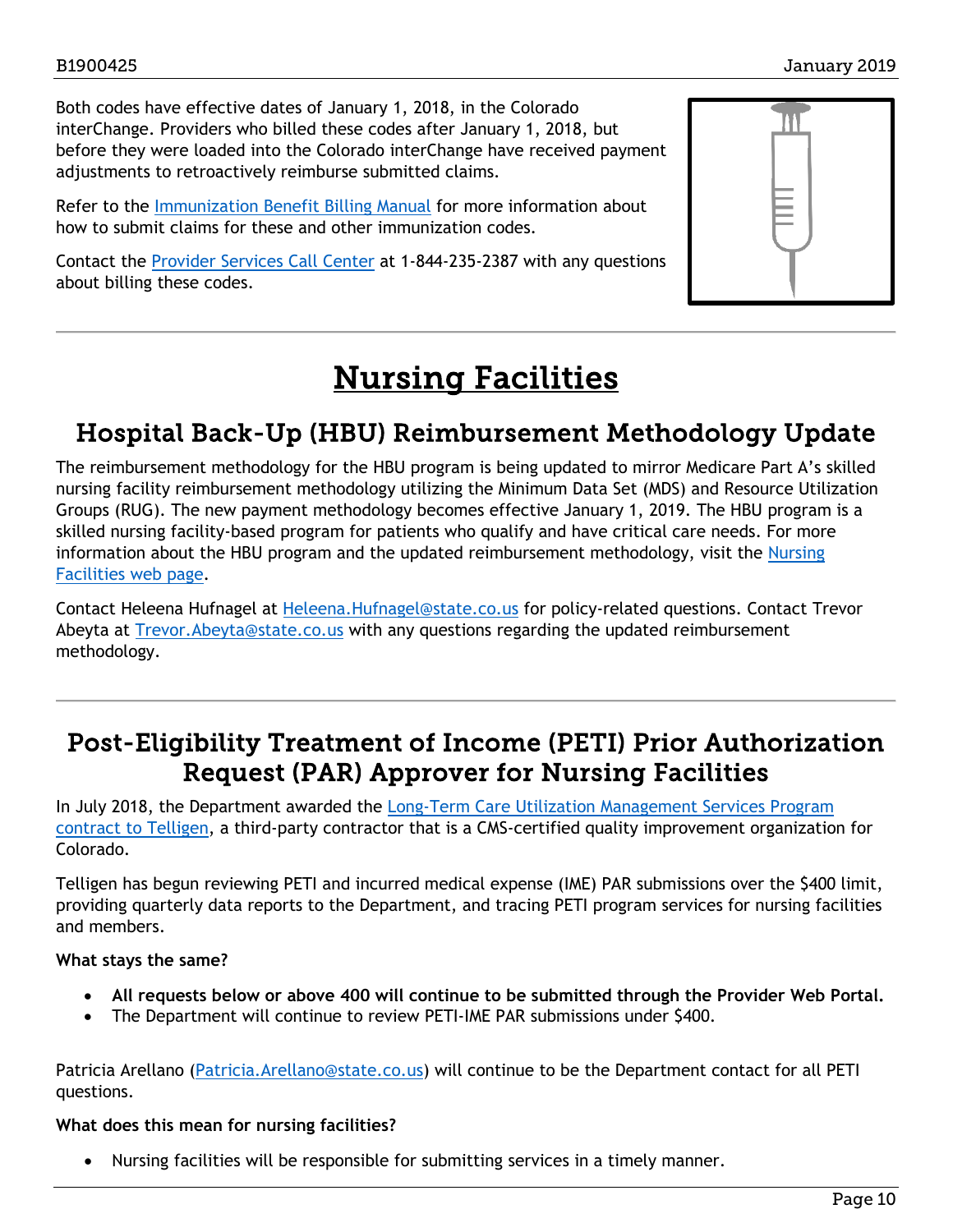- Nursing facilities will be responsible for maintaining copies of all PETI PAR requests for the required six years.
- Nursing facilities will keep a PETI Activity Tracking Log for each client and are required to respond to inquiries from Telligen and/or the Department regarding PETIs.
- Refer to the [Nursing Facility Provider Billing Manual](https://www.colorado.gov/pacific/sites/default/files/UB-04_Nursing%20Facility%20v1_5.pdf) for information needed on the PETI Activity Tracking Log or Refer to Code of Colorado Regulations: [10 CCR 2505-10, Section 8.482.33 Post](https://www.sos.state.co.us/CCR/GenerateRulePdf.do?ruleVersionId=7787&fileName=10%20CCR%20)  [Eligibility Treatment of Income.](https://www.sos.state.co.us/CCR/GenerateRulePdf.do?ruleVersionId=7787&fileName=10%20CCR%20)

### **PETI Training and Forms**



The [Nursing Facilities web page](http://www.colorado.gov/hcpf/nursing-facilities) has a PETI category with links to training and forms. Providers can also refer to the [Submitting a Nursing Facility Post](https://www.colorado.gov/pacific/sites/default/files/Submitting%20a%20Nursing%20Facility%20PETI%20PAR.pdf)  [Eligibility Treatment of Income \(PETI\) Prior Authorization Request \(PAR\)](https://www.colorado.gov/pacific/sites/default/files/Submitting%20a%20Nursing%20Facility%20PETI%20PAR.pdf)  [Quick Guide](https://www.colorado.gov/pacific/sites/default/files/Submitting%20a%20Nursing%20Facility%20PETI%20PAR.pdf) for more information.

Providers are reminded to upload all required PETI forms to PARs. Include the PETI checklist form to verify that the resident's monthly patient payment is greater than zero; if not greater than zero then the PETI IME PA claim will be denied. All handwritten signatures must be legible for services provided or ordered. If the signature is not legible, then the name of the person may be printed below the illegible signature, so the form can be accepted.

# <span id="page-10-1"></span>All Medication-Prescribing Providers and Pharmacies

### Preferred Drug List (PDL) Announcement

<span id="page-10-0"></span>The following drug classes and preferred agents will become effective January 1, 2019:

### **Hepatitis C Virus Treatments**

Preferred products will be: Epclusa, Harvoni, Mavyret, Ribavirin cap/tab

### **Antidepressants**

Preferred products will be: Amitriptyline, Bupropion, Citalopram, Doxepin, Escitalopram, Fluoxetine caps/soln, Fluvoxamine IR, Imipramine HCl, Nortriptyline, Mirtazapine, Paroxetine, Sertraline, Trazodone, Venlafaxine IR, Venlafaxine ER caps

### **Antiemetics**

Preferred products will be: Emend, Ondansetron, Transderm Scop

### **Epinephrine Products**

Preferred products will be: Epinephrine autoinjector (generic Epipen)

### **Targeted Immune Modulators**

Preferred products will be: Cosentyx, Enbrel, Humira, Xeljanz IR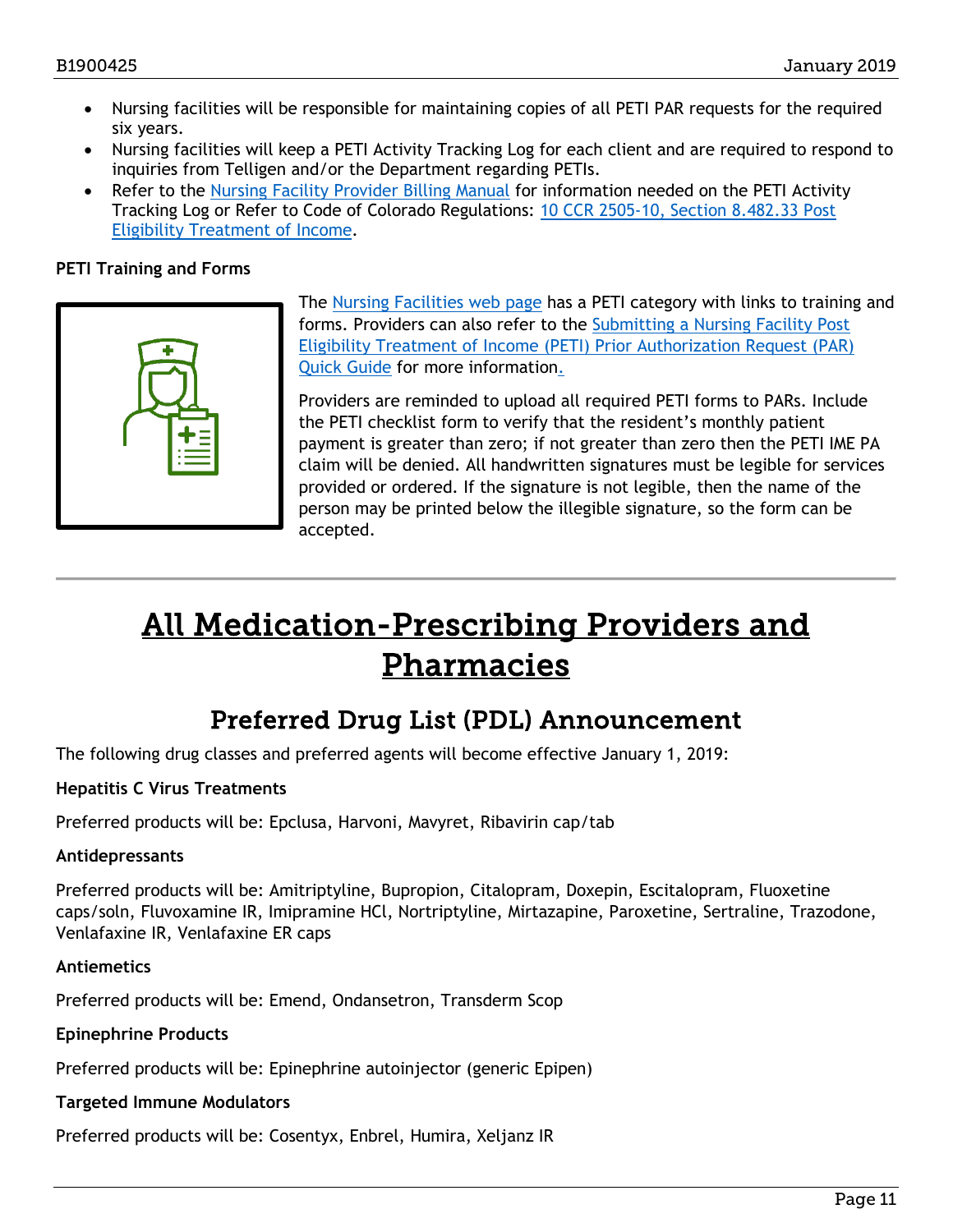### **Antipsoriatics**

Preferred products will be: Acitretin, Calcipotriene cream/soln, Taclonex

### **Ulcerative Colitis Agents**

Preferred products will be: Apriso, Canasa, Lialda, Pentasa, Sulfasalazine

### **Fluoroquinolones**

Preferred products will be: Cipro susp, Ciprofloxacin tab, Levofloxacin tab

### **Antihyperuricemics**

Preferred products will be: Allopurinol, Probenecid, Colchicine cap, Probenecid/Colchicine

### **NSAIDs**

Preferred products will be: Celecoxib, Diclofenac sodium tab, Flector, Ibuprofen tab/susp, Indomethacin, Ketorolac tab, Meloxicam tab, Nabumetone, Naproxen EC tab/susp, Sulindac, Voltaren

### **Proton Pump Inhibitors**

Preferred products will be: Esomeprazole magnesium cap, Nexium packet, Omeprazole cap, Pantoprazole tab, Prevacid solutab

### **H. Pylori Treatments**

Preferred products will be: No changes

### **Pulmonary Arterial Hypertension Therapies**

Preferred products will be: Adcirca, Epoprostenol, Letairis, Orenitram, Tracleer 62.5mg/125mg, Ventavis, Sildenafil (generic Revatio)

### **Pancreatic Enzymes**

Preferred products will be: Creon, Zenpep

### **Antiplatelet Agents**

Preferred products will be: Aggrenox, Brilinta, Cilostazol, Clopidogrel, Prasugrel

### **Antiherpetic Agents**

Preferred products will be: Acyclovir tab/cap/susp, Denavir, Zovirax cream/ointment

### **Triptans**

Preferred products will be: Naratriptan tab, Relpax, Rizatriptan, Sumatriptan tab/vial, Zomig intranasal

### **Pharmacy and Therapeutics Committee Meeting**

Tuesday, January 8, 2019

1:00 – 5:00 p.m.

303 E 17th Ave Denver, CO 80203

11th floor Conference Rooms

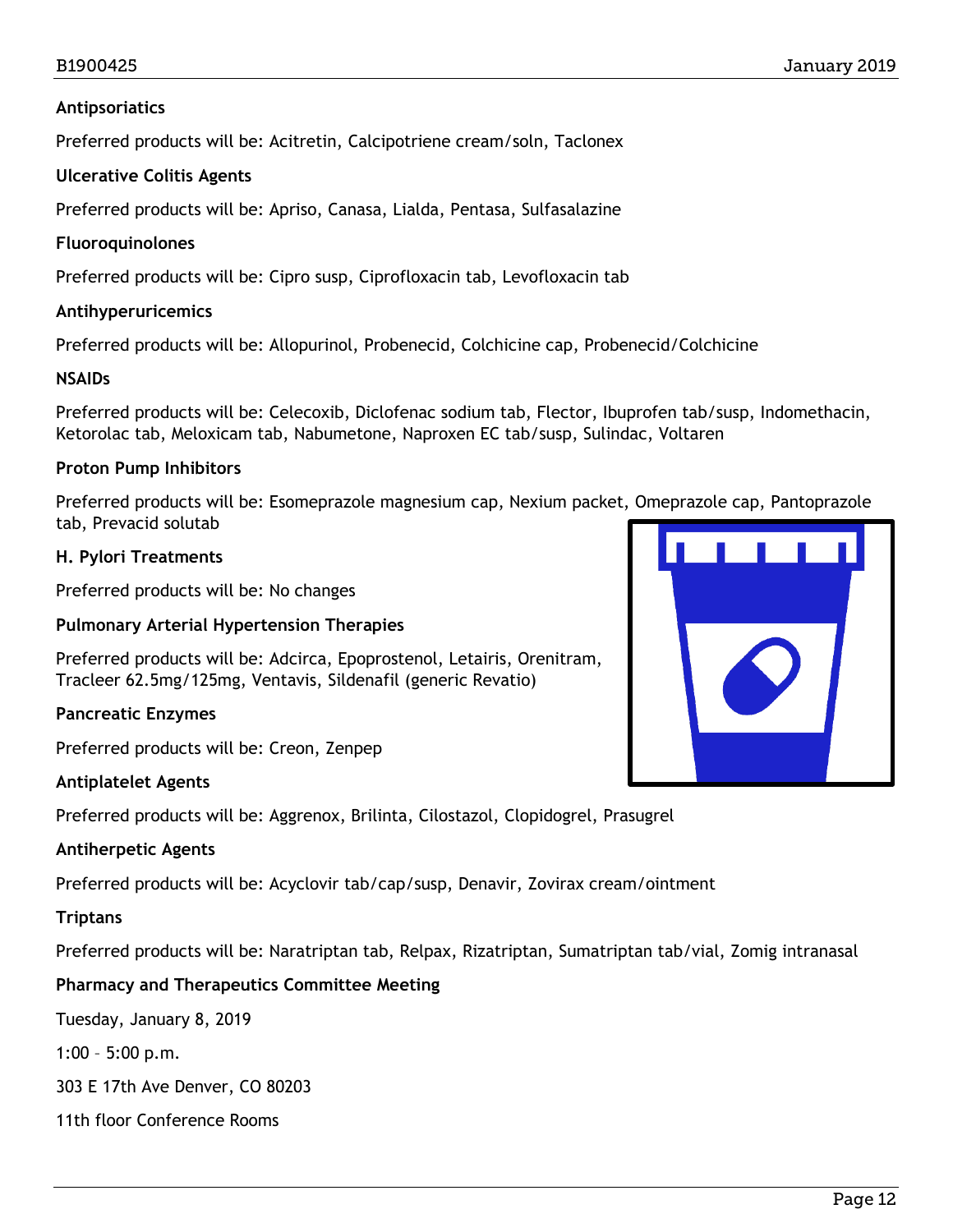### **Hepatitis C Treatment Updates Effective January 1, 2019**

The prior authorization (PA) criteria for the Hepatitis C medications may be found on the Preferred Drug List (PDL).

All Hepatitis C treatments (direct acting antivirals) will continue to require a PA and the Hepatitis C specific Prior Authorization (PA) Form must be filled out and faxed to Magellan at 1-800-424-5881.

On January 1, 2018, the Department made changes to the PDL criteria for Hepatitis C treatments, including the removal of a criterion related to Metavir Fibrosis Score. These changes remain in effect and Prior Authorization Requests (PARs) will be evaluated accordingly.

The preferred agents effective January 1, 2019, are: Harvoni, Epclusa and Mavyret. There are no additional changes to the PA criteria. Additional guidance for documentation for retreatment requests has been included, and retreatment requests will continue to be evaluated on a case by case basis. The PA form has been updated for use beginning January 1, 2019.

Ribavirin products is a new PDL class added effective January 1, 2019. Generic ribavirin capsules and tablets will not require a PA. Other ribavirin products are non-preferred and will require a PA.

The Hepatitis C treatment PAR form and the PDL may be accessed from the [Pharmacy Resources web page.](https://www.colorado.gov/hcpf/pharmacy-resources)

Contact Brittany Schock at [Brittany.Schock@state.co.us](mailto:Brittany.Schock@state.co.us) with questions.

### **Brand Name Medications in Generic Mandate Exempt Classes on the Preferred Drug List**

Health First Colorado, at C.R.S. 25.5-5-501, requires the generic of a brand name drug be prescribed if the generic is therapeutically equivalent to the brand name drug. Exceptions to this rule are: 1) If the brand



name drug is more cost effective than the generic as determined by the Department, 2) If the patient has been stabilized on a brand name drug and the prescriber believes that transition to a generic would disrupt care, and 3) If the drug is being used for treatment of mental illness, cancer, epilepsy, or human immunodeficient virus and acquired immune deficiency syndrome.

Pursuant to this law, medications contained within the Antidepressants, Anti-psychotics and Anti-convulsants class are drug classes on the PDL are not subject to the generic mandate. Therefore, the following reminder has been added to the PDL for these classes: Non-preferred brand name medications do not require a prior authorization when the equivalent generic is preferred and "dispense as written" is indicated on the prescription. Please note that this is not a change in policy or law; just a further reminder about the

application of the law.

Please see the [PDL or Appendix P,](https://www.colorado.gov/hcpf/pharmacy-resources) Brand Name Medications and Generic mandate section for more information.

### **Non-Preferred Brand Name Medications Favored Over Non-Preferred Generic Medications**

The Department is managing certain brand name non-preferred drugs by preferring them over the generic equivalent non-preferred medications. This list changes on a quarterly basis. The following medications are brand favored over generic: Lotronex (alosetron) tablet, Emend (aprepitant) Tripak, Zyflo (zileuton) CR 600mg tablet, Treximet (sumatriptan-naproxen) 85-500 MG tablet and Kapvay (clonidine ER) tablet. If a generic is medically necessary for the member (over the equivalent Brand name), additional clinical information will need to be provided during the normal prior authorization process. This list is subject to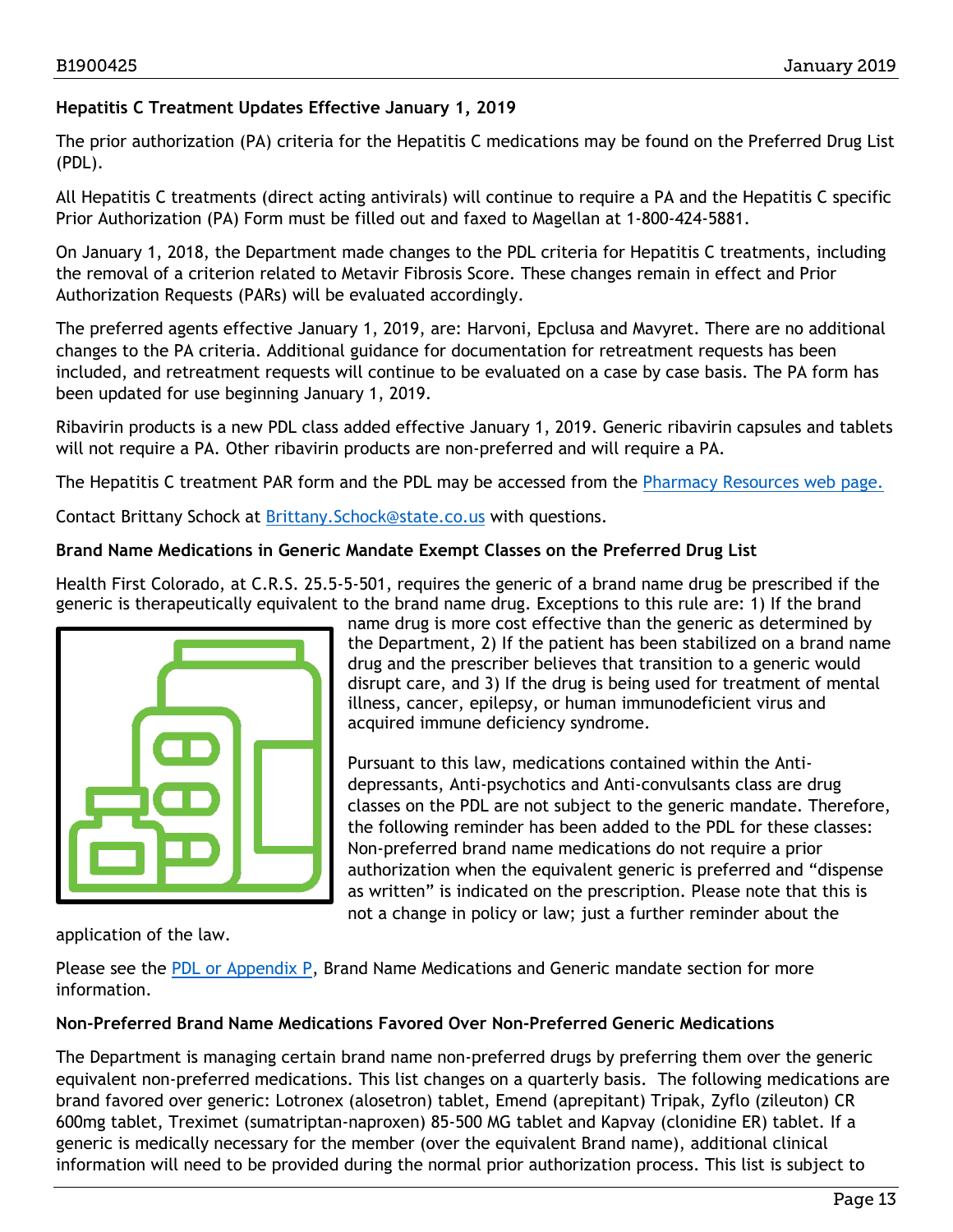change. The current list is always available in Appendix P, which is accessed from the Pharmacy [Resources](https://www.colorado.gov/hcpf/pharmacy-resources)  [web page.](https://www.colorado.gov/hcpf/pharmacy-resources)

### Drug Utilization Review Updates

### <span id="page-13-0"></span>**Changes to Prior Authorization Requirement for Proton Pump Inhibitors**

As part of quarterly changes to Preferred Drug List (PDL) criteria on January 1, 2019, preferred proton pump inhibitors (PPIs) no longer require prior authorization (applies to any preferred proton pump inhibitor prescription not exceeding dose limitations). Also related to these PDL changes, all high-dose PPIs (such as omeprazole 40mg, esomeprazole 40mg, pantoprazole 40mg, etc.) will be limited to once daily dosing unless prescribed for the following diagnoses: Barrett's Esophagus, gastrointestinal bleed, H. pylori infection, hypersecretory conditions (Zollinger-Ellison), or acid reflux associated with spinal cord injury.

Twice daily dosing of the high-dose PPIs that are not prescribed for one of the aforementioned diagnoses, or those that are prescribed for gastroesophageal reflux disease (GERD), will require prior authorization approval involving prescriber verification that this dosing is appropriate to continue based on member response.

As a reminder, Health First Colorado prescribers are still expected to follow recommendations for reevaluating PPI dose or initiating step-down H2 receptor antagonist therapy to prevent risks associated with inappropriate long-term use of PPI medications.

### **Availability of Prescription Polyethylene Glycol Powder Laxative**

Prescription versions of polyethylene glycol powder laxative products are no longer available from manufacturers, and it is anticipated that these products will soon be unavailable for pharmacies to order as well. In response to this, over-the-counter formulations of the polyethylene glycol powder laxative will be eligible for coverage under the Health First Colorado pharmacy benefit.

# Pharmacy Providers

### Vivitrol Injections and Pharmacist Immunizations

### <span id="page-13-2"></span><span id="page-13-1"></span>**Vivitrol Injections**

Effective January 1, 2019, the Department plans to implement HB-1007, which stipulates that if a pharmacy has entered into a collaborative practice agreement with one or more physicians for the purposes of administering Vivitrol, that the pharmacy where the injection is administered shall receive reimbursement when an enrolled pharmacist administers it.

The relevant code for the Vivitrol injection itself is J2315.

The relevant CPT administration code for this injectable is 96372.

### **Pharmacist Immunizations**

Effective November 1, 2018, pharmacists began enrolling with the Department and once enrolled, can administer the below vaccinations in pharmacy: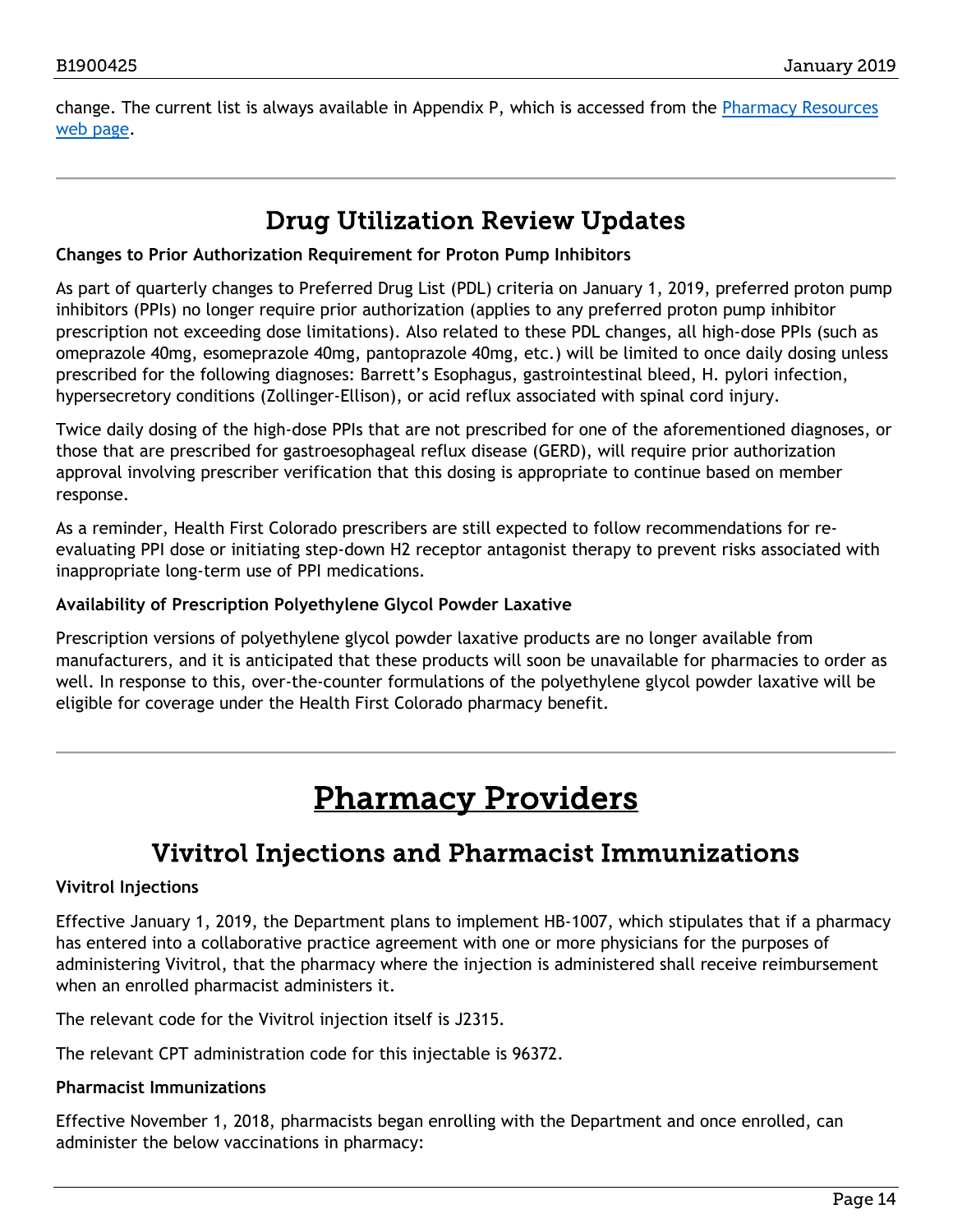| <b>Pharmacist Immunization</b><br>List | <b>CPT Codes</b> |
|----------------------------------------|------------------|
| HZV SubQ                               | 90736            |
| <b>HZV IM</b>                          | 90750            |
| PCV <sub>13</sub>                      | 90670            |
| PPSV23                                 | 90732            |
| Td                                     | 90714            |
| <b>TDaP</b>                            | 90715            |
|                                        |                  |

The relevant CPT administration codes for immunizations are:

- 90471
- 90472
- 90473
- 90474

Rates for the CPT and J Codes can be found on the [Provider Rates & Fee Schedule web page.](https://www.colorado.gov/pacific/hcpf/provider-rates-fee-schedule)

For more information specific to pharmacist enrollment, visit the Pharmacist Enrollment: Over-the-Counter [and Immunizations web page.](https://www.colorado.gov/pacific/hcpf/otc-immunizations)

Immunizations and Injections are billed on a professional claim. Contact the [Provider Services Call Center](https://www.colorado.gov/pacific/sites/default/files/Provider%20Call%20Center%20Cheat%20Sheet.pdf) at 1-844-235-2387 for claim assistance.

Contact Kristina Gould at Kristina. Gould@state.co.us if there are further questions related to pharmacist enrollment or billing.

# Provider Billing Training Sessions

### <span id="page-14-1"></span><span id="page-14-0"></span>January & February 2019 Provider Billing Training Sessions

Providers are invited to participate in training sessions for an overview of Health First Colorado billing instructions and procedures. The current and following months' workshop calendars are shown below.

### **Who Should Attend?**

Staff who submit claims, are new to billing Health First Colorado services or need a billing refresher course should consider attending one or more of the following provider training sessions.

The UB-04 and CMS 1500 training sessions provide high-level overviews of claim submission, prior authorizations, navigating the [Department's website,](https://www.colorado.gov/hcpf/) using the Provider Web [Portal,](https://colorado-hcp-portal.xco.dcs-usps.com/hcp/provider/Home/tabid/135/Default.aspx) and more. For a preview of the training materials used in these sessions, refer to the [UB-04 Beginning](https://www.colorado.gov/pacific/sites/default/files/2018%20Institutional%20Beginning%20Billing%20Workshop%20UB-04%20vers%201.6.pdf) Billing Workshop and [CMS 1500 Beginning Billing](https://www.colorado.gov/pacific/sites/default/files/2018%20CMS%20Beginning%20Billing%20011218%20Ver%201.7.pdf)  [Workshop.](https://www.colorado.gov/pacific/sites/default/files/2018%20CMS%20Beginning%20Billing%20011218%20Ver%201.7.pdf)

Specialty training sessions provide more training for that particular provider specialty group. Providers are advised to attend a UB-04 or CMS 1500 training session prior to attending a specialty training. For a preview of the training materials used for specialty sessions, visit the [Provider Training web page](https://www.colorado.gov/pacific/hcpf/provider-training) and click the Billing Training and Workshops drop-down list.

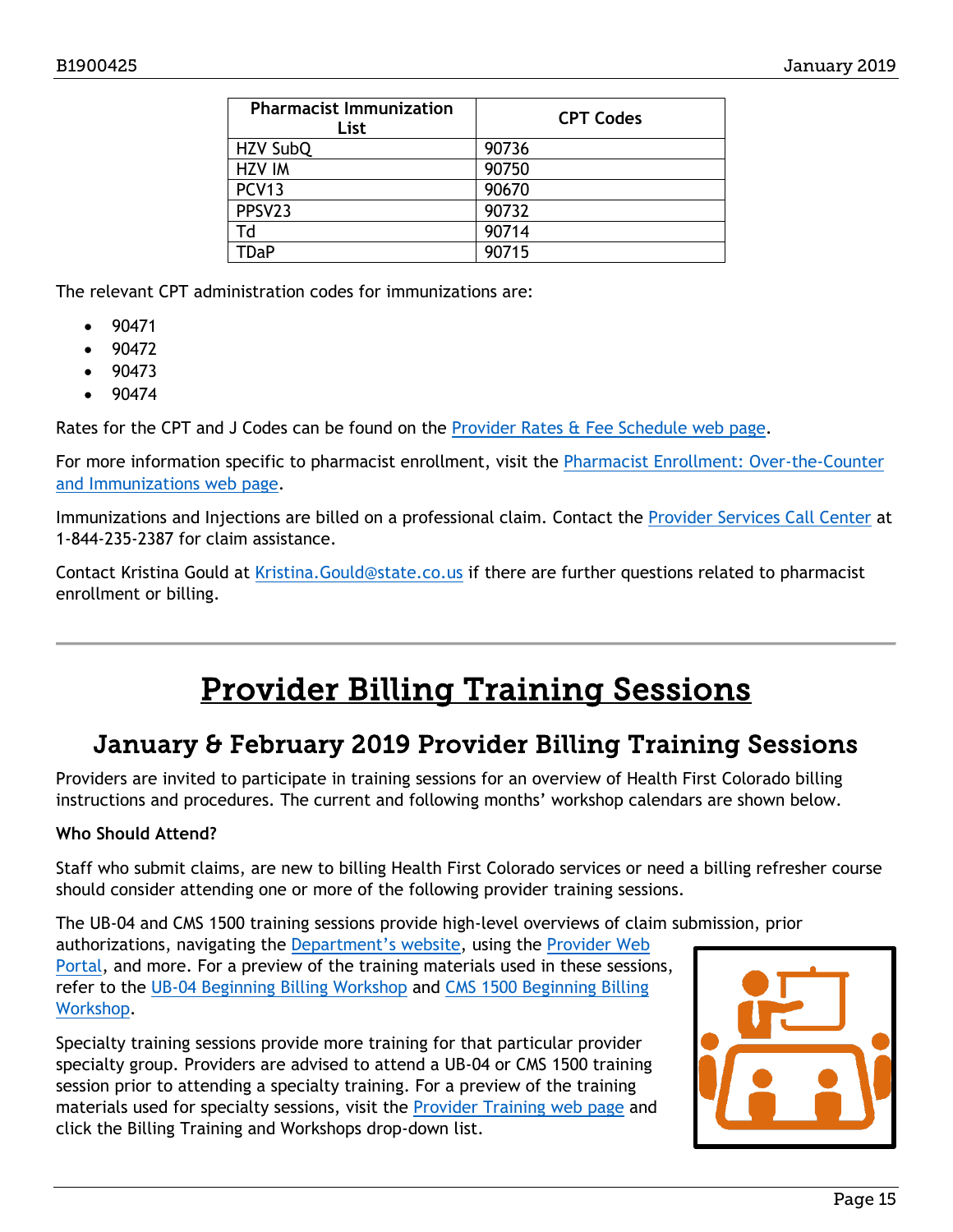For more training materials on navigating the Provider Web Portal, refer to the Provider Web Portal Quick Guides available on the [Quick Guides and Webinars web page.](https://www.colorado.gov/hcpf/interchange-resources)

**Note:** Trainings may end prior to 11:30 a.m. MT. Time has been allotted for questions at the end of each session.

| Sunday | Monday | Tuesday | Wednesday | Thursday        | Friday | Saturday |
|--------|--------|---------|-----------|-----------------|--------|----------|
| 6      | 7      | 8       | 9         | 10              | 11     | 12       |
|        |        |         |           | <b>CMS 1500</b> |        |          |
|        |        |         |           | Provider        |        |          |
|        |        |         |           | Workshop        |        |          |
|        |        |         |           | $9:00 a.m. -$   |        |          |
|        |        |         |           | $11:30$ a.m.    |        |          |
|        |        |         |           | MТ              |        |          |
| Sunday |        |         |           |                 |        |          |
|        | Monday | Tuesday | Wednesday | Thursday        | Friday | Saturday |
| 13     | 14     | 15      | 16        | 17              | 18     | 19       |
|        |        |         |           | <b>UB-04</b>    |        |          |
|        |        |         |           | Provider        |        |          |
|        |        |         |           | <b>Workshop</b> |        |          |
|        |        |         |           | $9:00 a.m. -$   |        |          |
|        |        |         |           | $11:30$ a.m.    |        |          |

### **January 2019**

### **February 2019**

| Sunday          | Monday         | <b>Tuesday</b> | Wednesday | <b>Thursday</b> | Friday | Saturday |
|-----------------|----------------|----------------|-----------|-----------------|--------|----------|
| 3               | $\overline{4}$ | $\overline{5}$ | 6         | 7               | 8      | 9        |
|                 |                |                |           | <b>CMS 1500</b> |        |          |
|                 |                |                |           | Provider        |        |          |
|                 |                |                |           | Workshop        |        |          |
|                 |                |                |           | $9:00 a.m. -$   |        |          |
|                 |                |                |           | $11:30$ a.m.    |        |          |
|                 |                |                |           | ΜT              |        |          |
| Sunday          | Monday         | Tuesday        | Wednesday | Thursday        | Friday | Saturday |
| 10 <sup>1</sup> | 11             | 12             | 13        | 14              | 15     | 16       |
|                 |                |                |           |                 |        |          |
|                 |                |                |           |                 |        |          |
|                 |                |                |           |                 |        |          |
| Sunday          | Monday         | Tuesday        | Wednesday | <b>Thursday</b> | Friday | Saturday |
| 17              | 18             | 19             | 20        | 21              | 22     | 23       |
|                 |                |                |           | <b>UB-04</b>    |        |          |
|                 |                |                |           | Provider        |        |          |
|                 |                |                |           | <b>Workshop</b> |        |          |
|                 |                |                |           | $9:00 a.m. -$   |        |          |
|                 |                |                |           | $11:30$ a.m.    |        |          |
|                 |                |                |           | ΜT              |        |          |